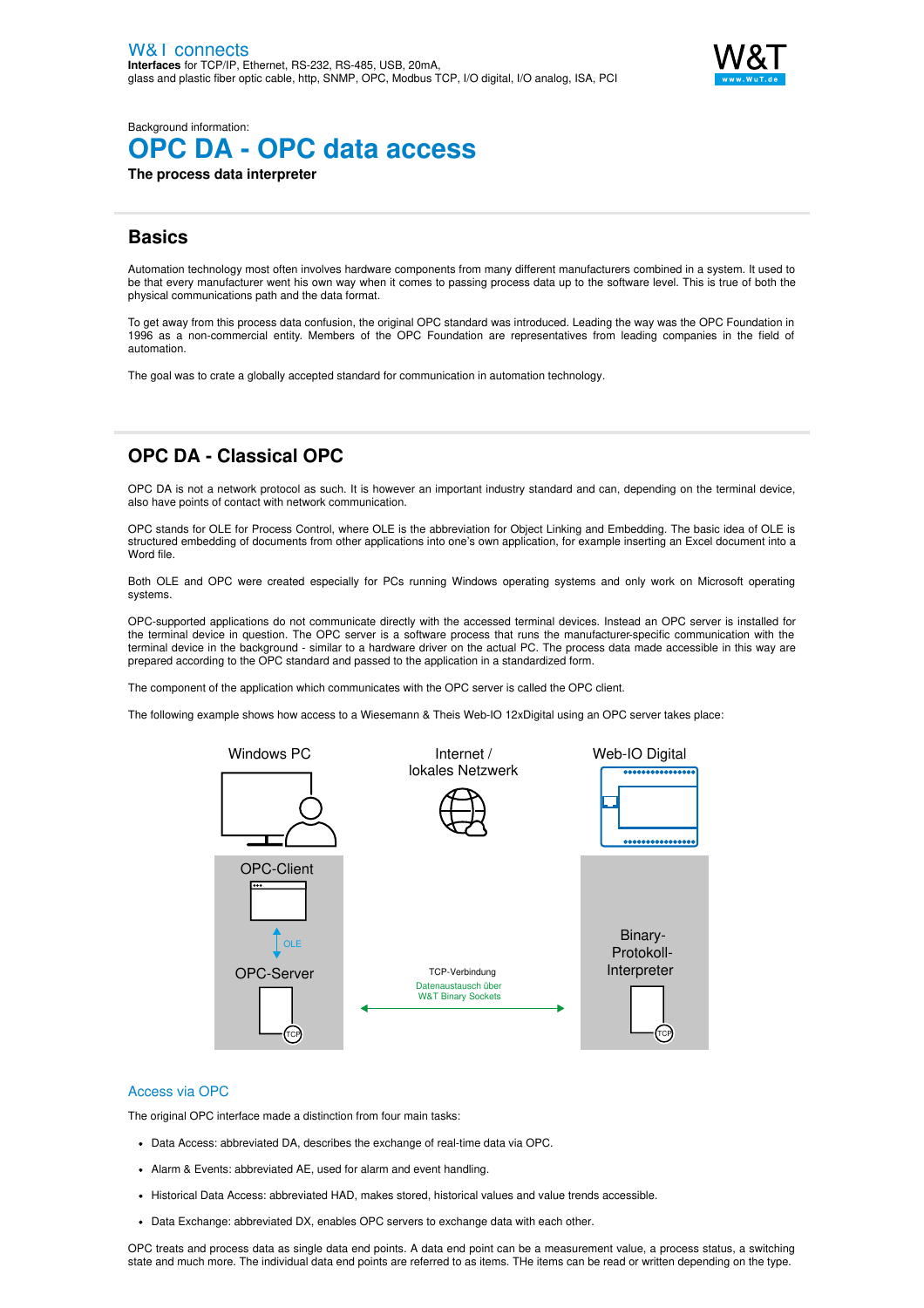All items have an Item-ID, a unique address occurring only once in the OPC server. Each item has an undetermined number of properties, such as value, quality, time stamp etc.

The OPC server generally combines the items into groups. The result is a kind of hierarchy (OPC Server > OPC Group > OPC Item).

In order to provide the OPC client with easy access to all available items, many OPC servers permit OPC browsing by the OPC client. The OPC client can query all items in a kind of directory tree structure. Here as an example the structures of the items for a W&T Web-IO 2xDigital and a Web-Thermo-Hygrobarometer.

| Wiesemann-Theis.Network-IO<br>$-x$                                 |              |              |         |            |     |                                             |
|--------------------------------------------------------------------|--------------|--------------|---------|------------|-----|---------------------------------------------|
| ⊟-Box1                                                             | Item Name    | Timestamp    | Quality | Value Unit |     | Description                                 |
| $\bigoplus_{n=1}^{\infty}$                                         | Box1.E.O     | 11:58:50.829 | GOOD    | Ō          |     | digitaler Eingang                           |
| $-0$<br>$-1$                                                       | Box1.E.1     | 11:58:50.829 | GOOD    | 0          |     | digitaler Eingang                           |
| A                                                                  | Box.A.0      | 11:58:50.829 | GOOD    | 0          |     | digitaler Ausgang                           |
| ė.<br>-0                                                           | Box1.A.1     | 11:58:50.829 | GOOD    | Ō          |     | digitaler Ausgang                           |
| $-1$                                                               | Box1.N.0     | 11:58:50.829 | GOOD    | 0          |     | Zähler an Eingang E.0                       |
| -N<br>ė                                                            | Box1.N.1     | 11:58:50.829 | GOOD    | Ō          |     | Zähler an Eingang E.1                       |
| $-0$                                                               | Box1.Network | 11:58:50.907 | GOOD    |            |     | Netzwerkverbindung erfolgreich hergestellt? |
| $-1$                                                               | Box2.T.0     | 11:58:50.423 | GOOD    | 24,5       | ۰c  | Temperatur                                  |
| Network                                                            | Box2.H.0     | 12:00:55.787 | GOOD    | 47,9       | %   | Luftfeuchtigkeit                            |
| <b>Box2</b>                                                        | Box2.P.0     | 12:01:07.911 | GOOD    | 984,7      | hPa | Luftdruck                                   |
| Ėŀ<br>$\ddot{\mathbf{0}}$<br>н<br>$\Omega$<br>p<br>$-0$<br>Network | Box2.Network | 11:58:50.907 | GOOD    | 1          |     | Netzwerkverbindung erfolgreich hergestellt? |
|                                                                    |              |              |         |            |     |                                             |

#### Communication between OPC client and OPC server

The OPC client can select a subset (or all) items from all those offered by the OPC server and for its own part combine them into one or more groups. These groups do not have to be identical to the groups formed by the OPC server. The selected items are then subscribed in groups by the OPC client. This means the OPC client does not have to constantly query the status of the items, but rather is automatically informed by the OPC server when one of the properties of an item changes. In this was the OPC server take the burden off the OPC client and thereby off the application.

# **When does it make sense to work with OPC DA?**

Whenever you need a flexible application that has to exchange data with the hardware from different OEMs without great effort, then OPC is the ideal solution.

In process control technology applications and process- and measurement data visualization OPC is particularly advantageous.

But even with all the advantages of OPC technology it must also be acknowledged that programming a universal OPC client application is a complex task which demands a high degree of programming competency.

So when the goal is to create a special application for a special terminal device of a manufacturer, it's worth considering whether it would be simpler to take the direct communication path provided by the OEM.

#### **Basics of common industrial protocols**

## Web-IO - Automation using standard protocols

Integrating signals with Modbus-TCP, OPC UA/DA, REST or **MOTT** 

#### Data formats and protocols

From traditional data exchange to IoT

#### Modbus-TCP

Open standard for industrial communication